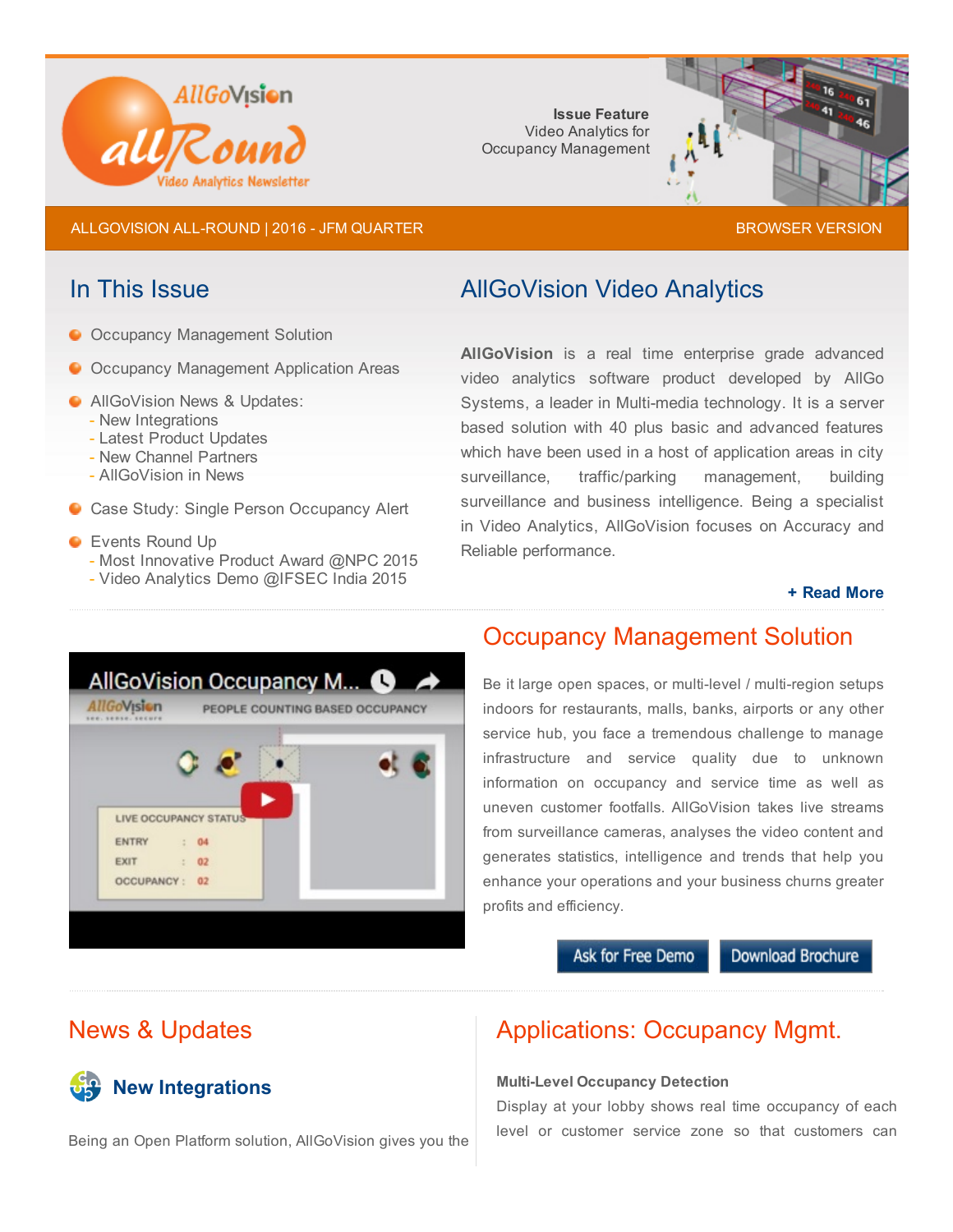option to plug it in your existing Surveillance System without any extra expenditure to ensure compatibility. It is integrated with many VMS - the list of which now includes Spectrum VMS and even IP cameras from Digital Watchdog.



# Latest Product Updates

While we focus on Video Analytics as a specialist in the field, our in-house R&D team continuously innovates and strives for developing specific solutions for your specific problems so that you achieve more. The latest addition in our 40+ analytics capabilities is PTZ Preset Analytics



Analytics rules are configured for different preset positions. The PTZ camera, in patrolling mode, zooms into each pre-set and detects specified rule violation in the zoomed view.

# **X** New Channel Partners

AllGoVision Solution is having its footprints worldwide due to its valued channel partners. The latest in the list are:



Click [here](http://allgovision.com/ch_partner.php) for the complete list of Channel Partners. Grow with AllGoVision, join our channel partner [programme.](http://allgovision.com/channel-partner-programme.php)

choose where to go in order to get quicker service.



- Low wait time & quicker service
- Increased customer satisfaction
- Uniform resource allocation
- Uniform facility utilization

### Open Space Capacity Utilization

Approximate crowd count for large open spaces both indoor & outdoor (with or without specific transits).



- Percentage of crowd filling
- Capacity Utilization Detection
- Over-crowding Awareness
- Crowd Management

### Queue Occupancy Analysis

Queue length & average waiting time can be displayed live for each of the queues at ticket / check-in / service counters.



- Customer chooses quicker queue
- Improve service speed & quality
- Insights on operations mgmt.
- Enhanced resource planning

### Parking Occupancy Management

In parking lots, electronic display shows capacity, current occupancy & free slot availability for each region or level.



- Vehicle heads to free slot
- Real-time occupancy status
- Parking Management & Reporting
- Historical occupancy comparisons

### Operations & Layout Study

Density Map and Directional trends for people and object movement with Heat Map and Flow Map for the floor.



- Find customer hotspots

Place products strtegically

Detect movement bottleneck

Improve layout & revenue

# Case Study: Single Occupancy Alert

Project: Client (BFSI/Payments) of First Data Mumbai

Requirement: For some restricted rooms the protocol is to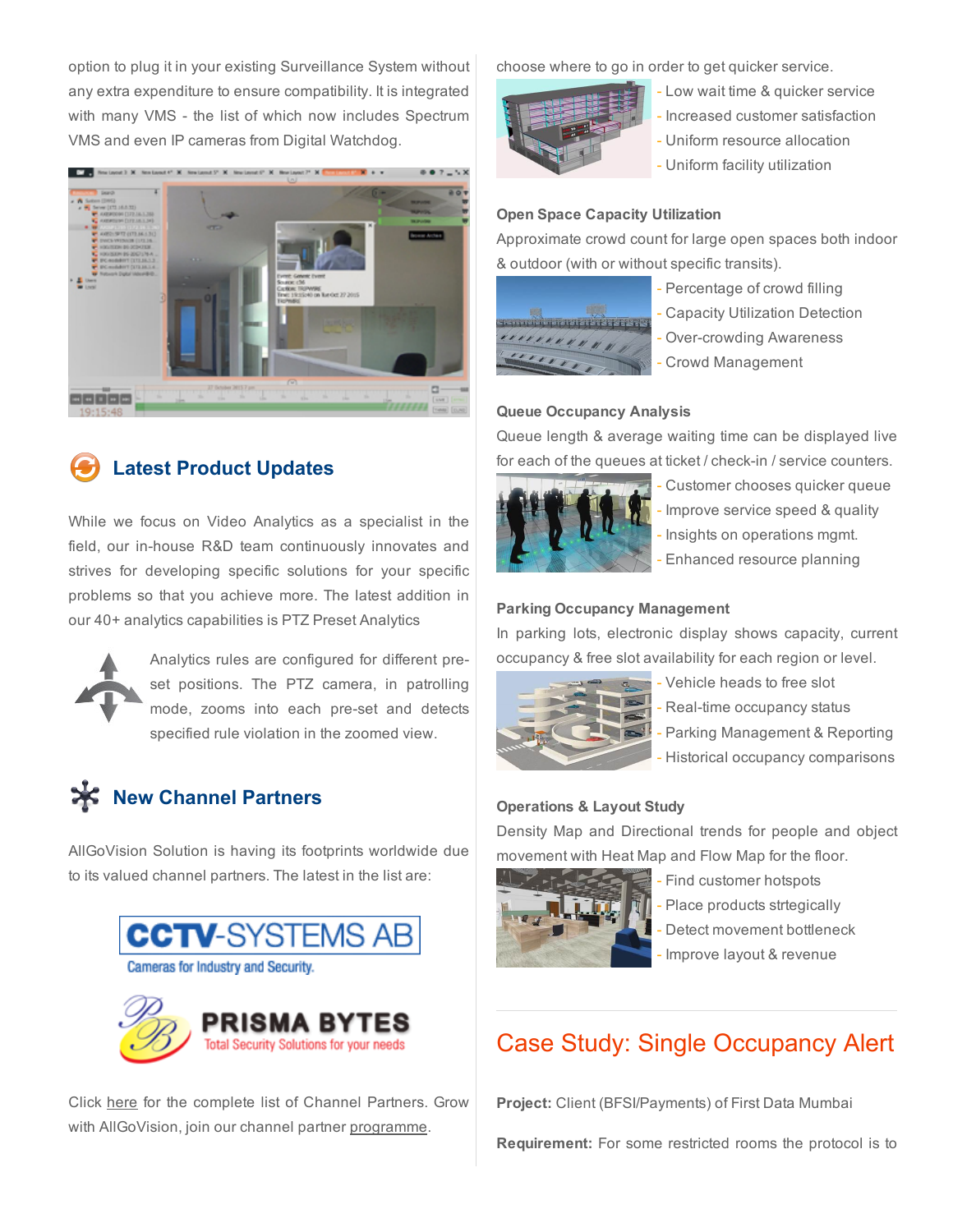# **AllGoVision in News**

Benchmark, the UK based monthly publication covering innovations in the security industry, carries out comparative testing of products and solutions. Recently, in its people counting solution [test,](http://benchmarkmagazine.com/cctv-test-people-counting-apps-part-2/) AllGoVision emerged as one of the top performers in terms of counting accuracy and reporting.





AllGoVision, the video analytics leader in the region, was covered by Research & Markets in its latest [report](http://www.researchandmarkets.com/research/mrgz5h/india_video) on India Video Surveillance Market - Estimate & Forecast 2015-22.



Security Middle East, the news partner for Intersec 2016, expresses its views - Middle East presents 'untapped growth potential' for biometric security solutions. AllGoVision, a provider of Advanced 3D Face Recognition solution, expresses its take on the same. Read [more](http://securitymiddleeast.com/2015/11/17/intersec-2016-middle-east-presents-untapped-growth-potential-for-biometric-security-solutions/).



AllGoVision, to showcase its Video Analytics capabilities along with Face Recognition live demo at the security event in Dubai. Visit us at S1-H48 in [Intersec,](https://secure.smartregister.co.uk/AllGoVision) Jan 17-19, 2016.

access two persons together (just like in a Bank, any staff cannot access the Vault area alone, at least 2 persons should access together). Requirement was for a solution which alerts against such protocol breach.



Solution: AllGoVision offered a solution which works on the principle of people counting with cameras installed at the entry / exit of the room. Using the count of people going in or coming out and depending on total transit points, calculation is done for resultant occupancy at any time. Occupancy is matched with protocol for alarm. So whenever a person goes in, if within a certain time (which can be specified by the user) no person follows him, or if more than 1 person go inside and some of them come out of the room whereas only 1 person stays inside, there would be an alarm.

Cameras: Hikvision IP Surveillance Cameras

Alarm Management: AllGoVision Alarm Center

## Connect with us Socially



# Events Round Up: NPC (Nasscom), IFSEC India, AAI Disha

AllGoVision was among Most Innovative & High Potential Products at NASSCOM Product Conclave 2015 - held on 13th -15th October at Bangalore. About 120 innovative products were showcased in the Nasscom event and AllGoVision's video analytics solution impressed the Jury with its vast applications and innovative use cases in Security, Safety and Operations.

The Officers Association of Airports Authority of India (AAI) organized their annual conference AAI Disha on 25th November 2015 and AllGoVision was invited to present its Video Analytics Solution. The aviation experts and officials were impressed by the innovative technology and its usage especially in Airports.